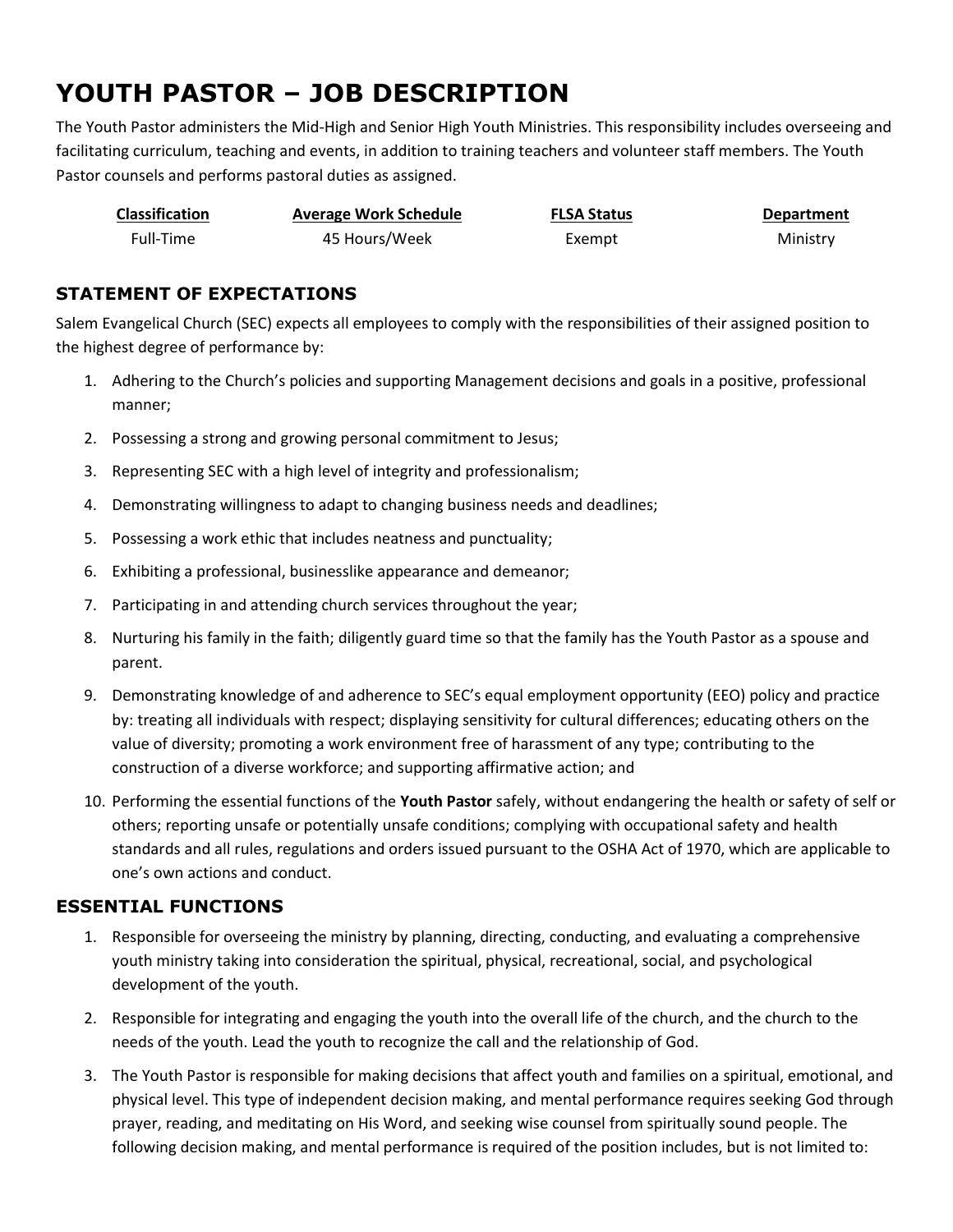- Development of teaching material
- Problem-solving
- Communicating with parents, volunteers, and the public
- Conflict resolution
- Decisions based on Church Procedure Manual
- Determining when and what type of activities
- Determining when and what type of volunteer training
- 4. The purpose of this position is to accomplish several specific needs, as well as, fulfilling goals that are crucial to the life of this church. They include:
	- A systematic approach toward the total program of our youth
	- A pastor the youth can call their own
	- A strong youth department helps build and maintain families in our church
	- A planned effort in leading to and nurturing the youth in Christ
- 5. Responsible for teaching discipleship through planning and directing teaching and discipleship programs of the youth to include (Sunday and Wednesday), Sunday school and Sunday night, small groups, and Bible studies. Promote youth involvement in worship, Bible study, and prayer.
- 6. Enlist and train adult workers in the involvement of youth ministry and activities. Train volunteers in leading youth to Christ and spiritual development.
- 7. Responsible for ministering to volunteers and staff members by being the pastor to volunteers and staff. If these individuals are not being fed spiritually, they are unable to feed others. This may include, but is not limited to:
	- Encouraging their spiritual walk
	- Regular communication of emails, texts, cards, etc. by showing appreciation
	- Sending birthday, anniversary, and other special occasion cards as needed
- 8. Introduce and encourage the youth in spiritual growth through missions, camps, retreats, discipleship, and serving in the community.
- 9. Responsible for outreach and visitation by evangelizing and ministering to the lost through outreach activities. Promote a regular program of visitation for the youth in conjunction with outreach. Train them in outreach and evangelism. Make personal contact with youth at schools and school activities. Visit youth at home and engage the parents with integrity and grace. Counsel with wisdom and discernment. Communicate quarterly and as needed with parents via flyers, e-mails, students and more.

# **ADDITIONAL RESPONSIBILITIES**

- 1. Attend scheduled planning meetings with church staff and prepare monthly reports to the Senior Pastor.
- 2. Perform other duties as assigned.

## **INTERACTION AND ENVIRONMENT**

Work areas are inside in a climate-controlled environment with light to moderate background noise. Works with youth in a teaching and activity-oriented setting.

**Reports To:** Senior Pastor